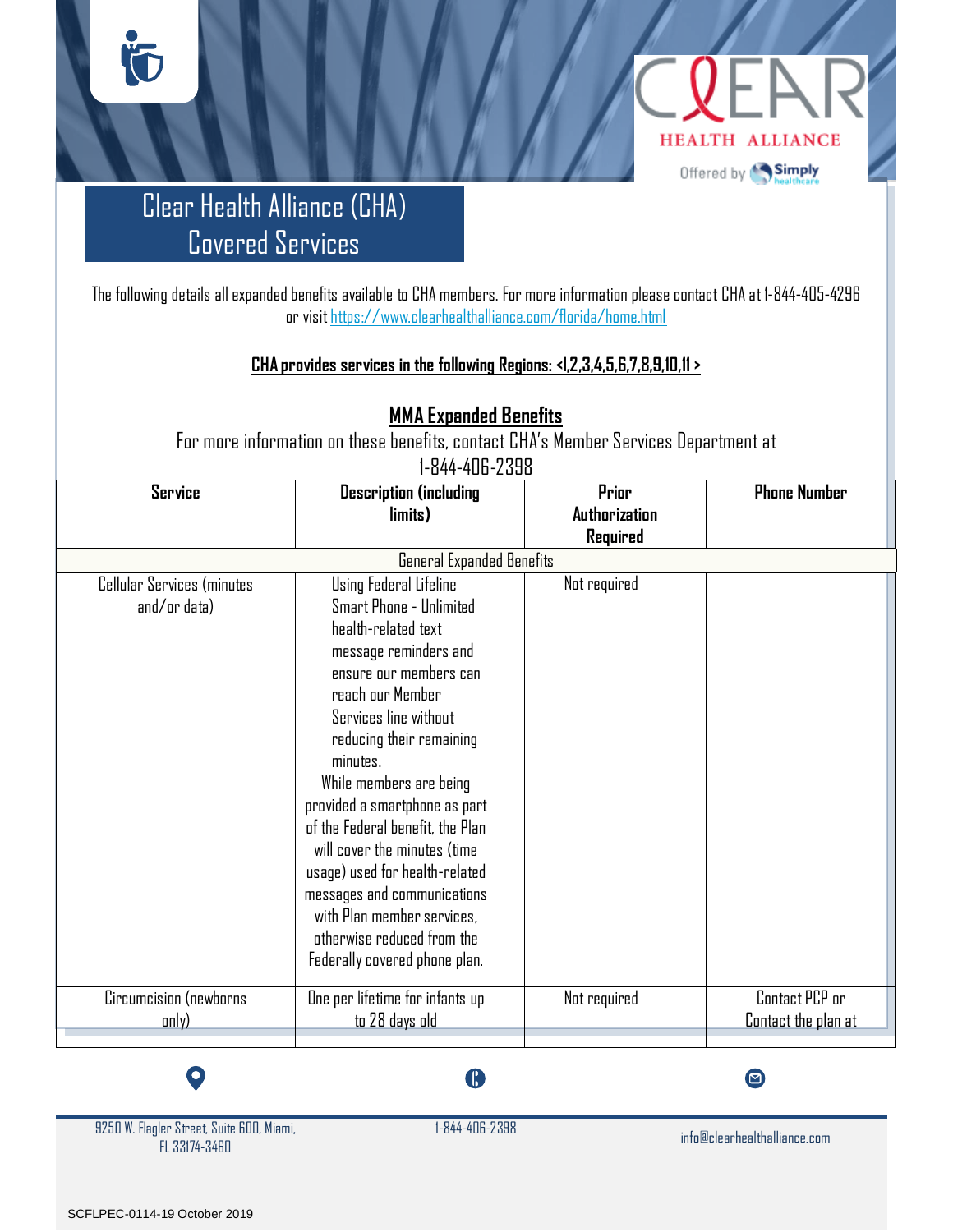**HEALTH ALLIANCE** 

Offered by Simply

|                                                                                |                                                                                                                                                       |              | 1-844-405-4296; Prior<br>Authorization: Option 3                        |  |
|--------------------------------------------------------------------------------|-------------------------------------------------------------------------------------------------------------------------------------------------------|--------------|-------------------------------------------------------------------------|--|
| Doula Services                                                                 | Unlimited per pregnancy                                                                                                                               | Not required |                                                                         |  |
| Home Delivered Meals                                                           | Two meals per day for seven<br>days - Must be after three-day<br>or more surgical hospital stay.                                                      | Required     | Contact the plan at<br>1-844-405-4296; Prior<br>Authorization: Option 3 |  |
| Housing Assistance (rent,<br>utilities, and/or grocery<br>assistance)          | \$500 per lifetime for homeless<br>enrollees                                                                                                          | Required     | Contact the plan at<br>1-844-405-4296; Prior<br>Authorization: Option 3 |  |
| Meal Stipend (available for<br>long distance medical<br>appointment day-trips) | \$200 per day up to \$1,000 per<br>year for trips greater than 100<br>miles                                                                           | Required     | Contact the plan at<br>1-844-405-4296; Prior<br>Authorization: Option 3 |  |
| Over-the-Counter Benefit                                                       | \$25/month to spend on an<br>approved list of products                                                                                                | Not required |                                                                         |  |
|                                                                                | <b>Adult Expanded Benefits</b>                                                                                                                        |              |                                                                         |  |
| <b>Acupuncture Services</b>                                                    | 30 minutes of treatment once<br>weekly up to 3 month                                                                                                  | Required     | Contact the plan at<br>1-844-405-4296; Prior<br>Authorization: Option 3 |  |
| Art Therapy                                                                    | Unlimited visits for members<br>receiving behavioral health<br>services                                                                               | Required     | Contact the plan at<br>1-844-405-4296: Prior<br>Authorization: Option 3 |  |
| Behavioral Health Day<br>Services/Day Treatment                                | Additional 10 units per year of<br>behavior health day treatment<br>and I day per week, up to 52<br>per year of day care services,<br>adult, per diem | Not required |                                                                         |  |
| Behavioral Health Intensive<br><b>Outpatient Treatment</b>                     | 3 hours/day, 3 days/week; 9-<br>hours/week, max 8 weeks                                                                                               | Required     | Contact the plan at<br>1-844-405-4296: Prior<br>Authorization: Option 3 |  |
| <b>Behavioral Health Medical</b><br>Services (e.g. medication                  | Additional 8 behavioral health-<br>related medical services per                                                                                       | Required     | Contact the plan at                                                     |  |

 $\bullet$ 

 $\bigoplus$ 

 $\bullet$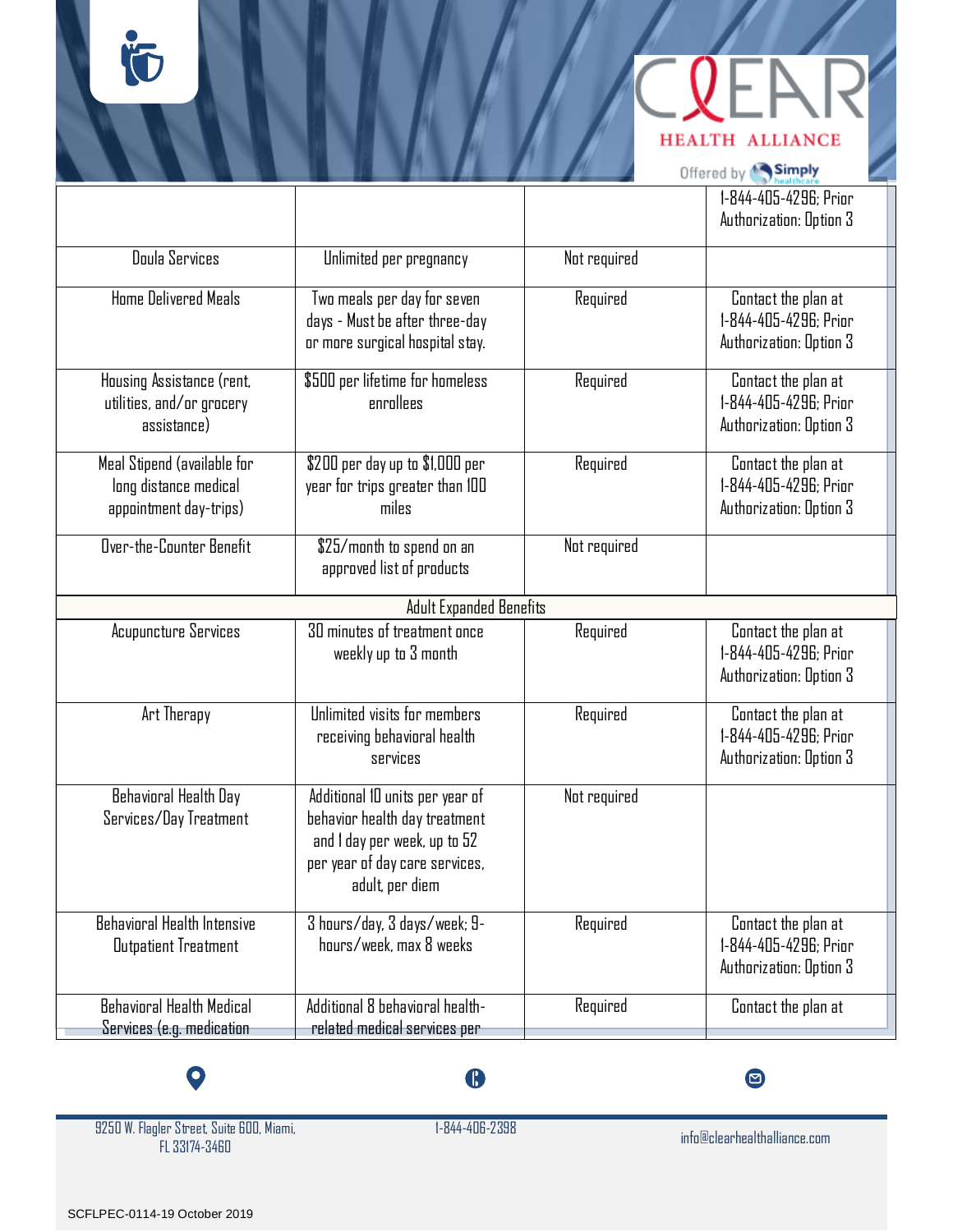## **HEALTH ALLIANCE**

Offered by **Simply** 

| management, drug<br>screening, etc.)                       | year with prior authorization<br>for verbal interaction - mental<br>health and substance abuse:<br>medication management, and<br>drug screening                                                                                                                                                                                                                                                                                |              | 1-844-405-4296: Prior<br>Authorization: Option 3                        |
|------------------------------------------------------------|--------------------------------------------------------------------------------------------------------------------------------------------------------------------------------------------------------------------------------------------------------------------------------------------------------------------------------------------------------------------------------------------------------------------------------|--------------|-------------------------------------------------------------------------|
| <b>Behavioral Health</b><br><b>Screening Services</b>      | additional per year                                                                                                                                                                                                                                                                                                                                                                                                            | Not required |                                                                         |
| <b>Chiropractic Services</b>                               | 35 additional visits per year                                                                                                                                                                                                                                                                                                                                                                                                  | Required     | Contact the plan at<br>1-844-405-4296: Prior<br>Authorization: Option 3 |
| <b>Computerized Cognitive</b><br><b>Behavioral Therapy</b> | Unlimited health and behavior<br>assessment (e.g., health-<br>focused clinical interview,<br>behavioral observations,<br>psychophysiological<br>monitoring, health-oriented<br>questionnaires) through<br>Simply's Online Well Being Tool                                                                                                                                                                                      | Not required |                                                                         |
| Durable Medical<br>Equipment/Supplies                      | Various limits for respiratory<br>supplies and electric<br>stimulators (pain<br>management)                                                                                                                                                                                                                                                                                                                                    | Required     | Contact the plan at<br>1-844-405-4296; Prior<br>Authorization: Option 3 |
| <b>Hearing Services</b>                                    | The following services are<br>provided 1 per every 2 years:<br>assessment for hearing aids,<br>hearing aid fitting/checking,<br>hearing aid monaural in ear,<br>behind ear hearing aid, hearing<br>aid dispensing fee, in ear<br>binaural hearing aid, behind<br>ear binaural hearing aid,<br>dispensing fee, behind ear cros<br>hearing aid, cros hearing aid<br>dispensing fee, behind ear<br>bicros hearing aid, dispensing | Not required |                                                                         |



9250 W. Flagler Street, Suite 600, Miami, FL 33174-3460

 $\bullet$ 

 $\bullet$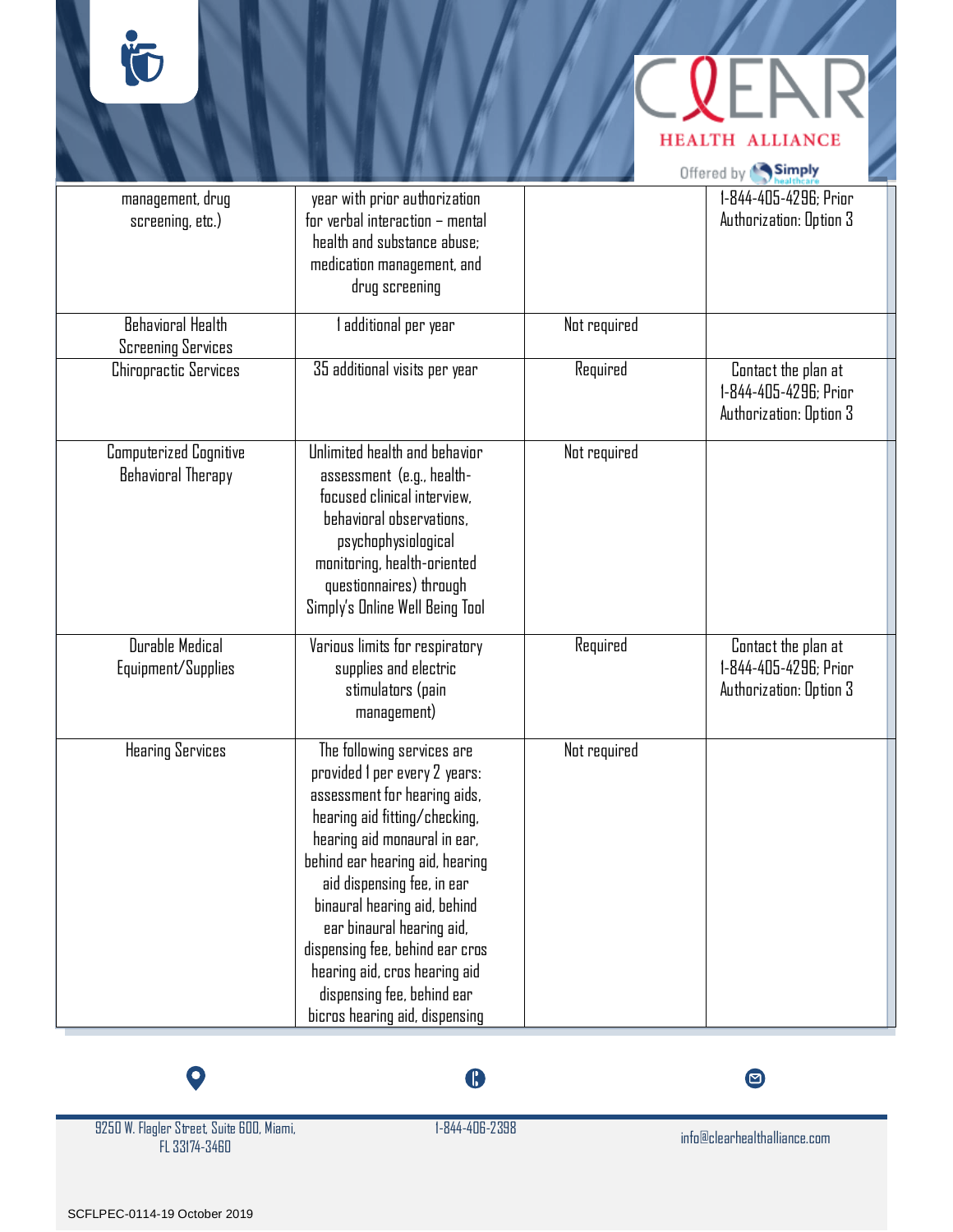

Offered by Simply

|                                        | fee bicros, and hearing<br>evaluation                                                                                                                                                                                                                                                                                                                                      |          |                                                                         |
|----------------------------------------|----------------------------------------------------------------------------------------------------------------------------------------------------------------------------------------------------------------------------------------------------------------------------------------------------------------------------------------------------------------------------|----------|-------------------------------------------------------------------------|
| Home Health Nursing/Aide<br>Services   | additional unit of service for:<br>home visits by a home health<br>aide or certified nurse<br>assistant (per hour and per<br>visit); nursing care in the home<br>provided by a registered nurse<br>or licensed practical nurse<br>(per hour and per diem); and<br>personal care services (per 15<br>minute units and per diem)                                             | Required | Contact the plan at<br>1-844-405-4296; Prior<br>Authorization: Option 3 |
| Massage Therapy                        | 8 units (2 hours per year)                                                                                                                                                                                                                                                                                                                                                 | Required | Contact the plan at<br>1-844-405-4296; Prior<br>Authorization: Option 3 |
| Nutritional Counseling                 | Eligible members expanded to<br>include obesity, will receive up<br>to a total of six (6) visits per<br>year for: nutrition class,<br>medical nutrition individual<br>initial and subsequent<br>treatment, group medical<br>nutrition, and individual and<br>group medical nutrition<br>therapy after a change in<br>diagnosis, medical condition,<br>or treatment regimen | Required | Contact the plan at<br>1-844-405-4296; Prior<br>Authorization: Option 3 |
| Occupational Therapy                   | One evaluation and one re-<br>evaluation per year, and up to<br>7 therapy treatment units per<br>week                                                                                                                                                                                                                                                                      | Required | Contact the plan at<br>1-844-405-4296: Prior<br>Authorization: Option 3 |
| <b>Outpatient Hospital</b><br>Services | \$1,700 outpatient limit,<br>excluding laboratory services                                                                                                                                                                                                                                                                                                                 | Required | Contact the plan at<br>1-844-405-4296; Prior<br>Authorization: Option 3 |

 $\bullet$ 9250 W. Flagler Street, Suite 600, Miami,

FL 33174-3460

 $\bullet$ 

 $\bullet$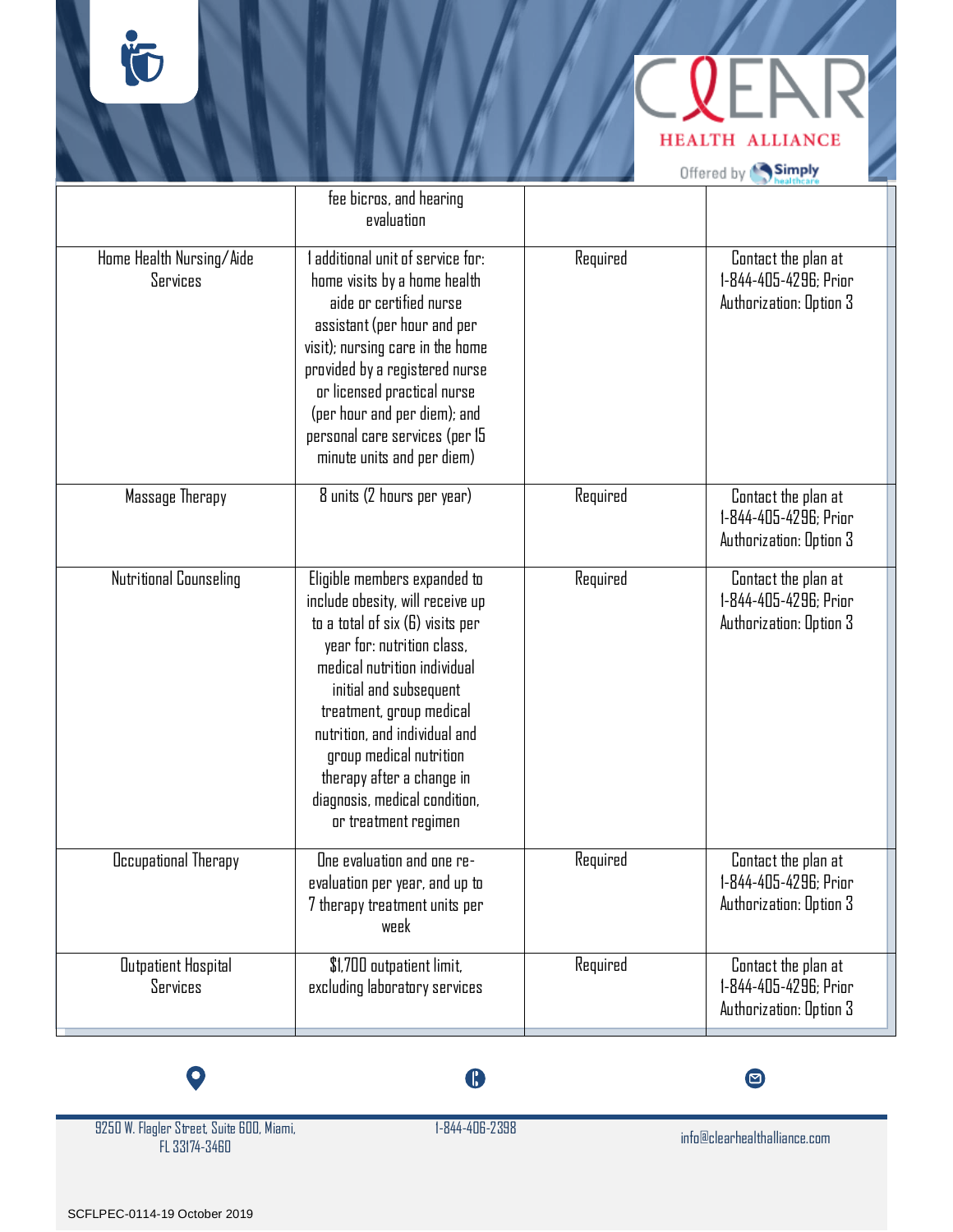İÓ

|  |            | <b>HEALTH ALLIANCE</b> |  |
|--|------------|------------------------|--|
|  | Offered by | <b>Simply</b>          |  |

|                          | (additional \$200 above \$1,500<br>limit)                                                                                                                                                                                                                                                                                          |              |                                                                         |
|--------------------------|------------------------------------------------------------------------------------------------------------------------------------------------------------------------------------------------------------------------------------------------------------------------------------------------------------------------------------|--------------|-------------------------------------------------------------------------|
| Physical Therapy         | One evaluation and one re-<br>evaluation per year, and up to<br>7 therapy treatment units per<br>week                                                                                                                                                                                                                              | Not required |                                                                         |
| <b>Prenatal Services</b> | Rental of a hospital grade<br>breast pump, one per year with<br>prior authorization; rental of a<br>breast pump, one per two<br>years; 14 antepartum visits for<br>low-risk pregnancies; 18<br>antepartum visits for high-risk<br>pregnancies; 3 postpartum<br>visits within 90 days following<br>delivery                         | Required     | Contact the plan at<br>1-844-405-4296; Prior<br>Authorization: Option 3 |
| Primary Care Services    | Unlimited outpatient visits                                                                                                                                                                                                                                                                                                        | Not required |                                                                         |
| Respiratory Therapy      | One initial evaluation and one<br>re-evaluation per year; one<br>respiratory therapy visit per<br>day                                                                                                                                                                                                                              | Not required |                                                                         |
| Speech Therapy           | One evaluation and re-<br>evaluation per year; one<br>evaluation of oral an<br>pharyngeal swallowing function<br>per year; up to 7 therapy<br>treatment units per week; one<br>AAC initial evaluation and one<br>AAC re-evaluation per year; up<br>to four 30-minute AAC fitting,<br>adjustment, and training<br>sessions per year | Not required |                                                                         |
| Vaccine - Influenza      | No limits specified                                                                                                                                                                                                                                                                                                                | Not required |                                                                         |

 $\bullet$ 

 $\bullet$ 

9250 W. Flagler Street, Suite 600, Miami, FL 33174-3460

 $\bullet$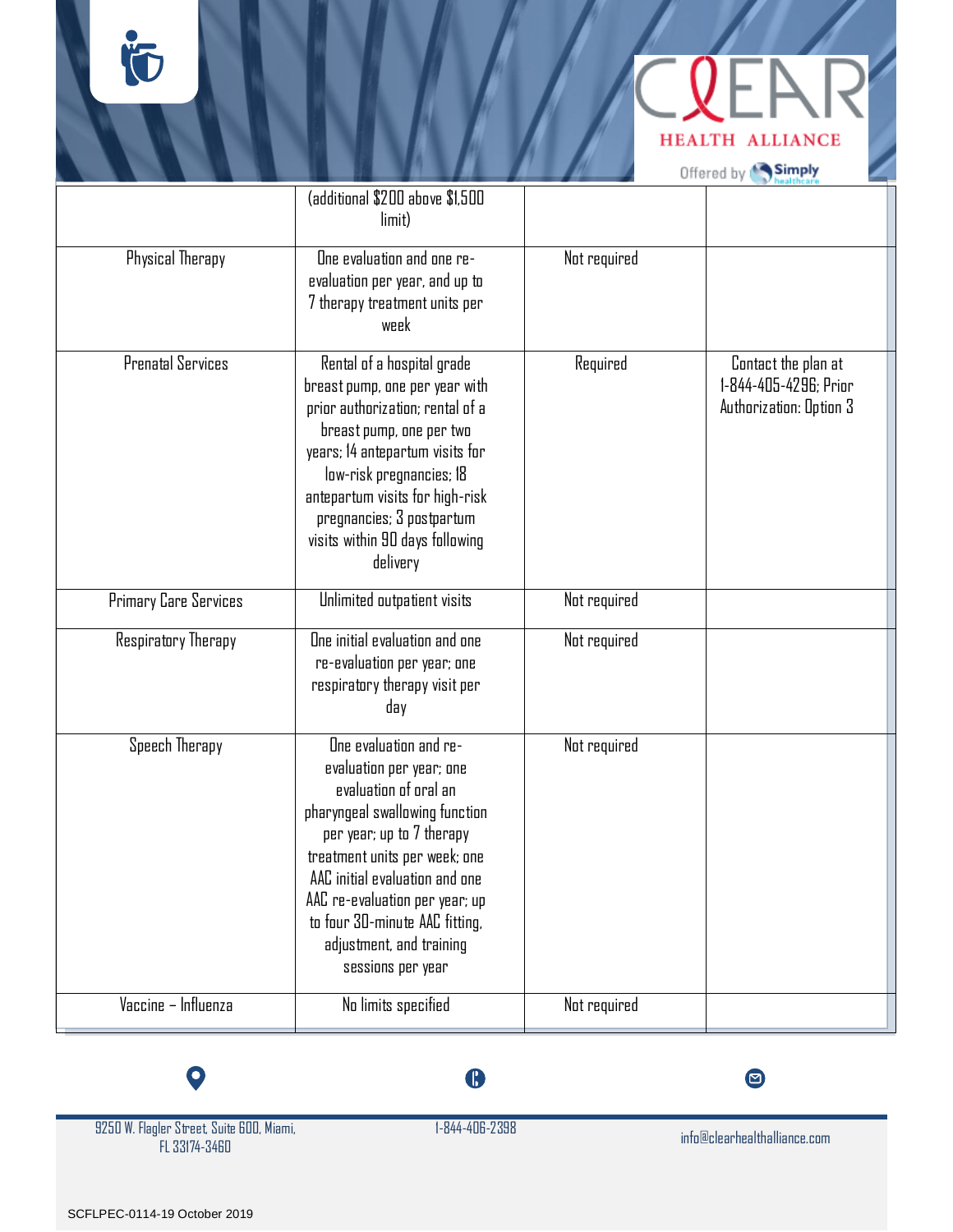# **HEALTH ALLIANCE**

|                          |                                                                                                                                                                                                                                                                                                                                                                                                                                                             |              | Offered by Simply                                                       |
|--------------------------|-------------------------------------------------------------------------------------------------------------------------------------------------------------------------------------------------------------------------------------------------------------------------------------------------------------------------------------------------------------------------------------------------------------------------------------------------------------|--------------|-------------------------------------------------------------------------|
| Vaccine - Pneumonia      | No limits specified                                                                                                                                                                                                                                                                                                                                                                                                                                         | Required     | Contact the plan at<br>1-844-405-4296; Prior<br>Authorization: Option 3 |
| Vaccine - TDaP           | All pregnant enrollees are<br>eligible to receive one (1)<br>TDaP vaccine per<br>pregnancy.<br>All other adult enrollees are<br>eligible to receive one (1) TD<br>booster per lifetime.                                                                                                                                                                                                                                                                     | Required     | Contact the plan at<br>1-844-405-4296; Prior<br>Authorization: Option 3 |
| <b>Vision Services</b>   | l pair of frames per year, one<br>eye exam per year. The<br>following contact lenses are<br>dispensed in a 6-month supply<br>with a prescription: PMMA,<br>toric or prism ballast, per lens;<br>gas permeable, toric, prism<br>ballast, per lens; gas<br>permeable, extended wear, per<br>lens, hydrophilic, spherical, per<br>lens, hydrophilic, toric, or<br>prism ballast, per lens,<br>hydrophilic extended wear, per<br>lens; contact lens, other type | Not required | Contact the plan at<br>1-844-405-4296: Prior<br>Authorization: Option 3 |
| <b>Waived Copayments</b> | The plan waives the copayment<br>on the following services:<br>Birthing Center; Chiropractic;<br>Community Behavioral Health;<br><b>FQHC</b> ; Inpatient and Outpatient<br>Hospital; Independent Labs;<br>Non-Emergency<br>Transportation; Nurse<br>Practitioner; Optometrist;<br>Physician Assistant; Physician;<br>Podiatrist; Portable X-ray; RHC;                                                                                                       | Not required |                                                                         |



9250 W. Flagler Street, Suite 600, Miami, FL 33174-3460

 $\bigoplus$ 

 $\bullet$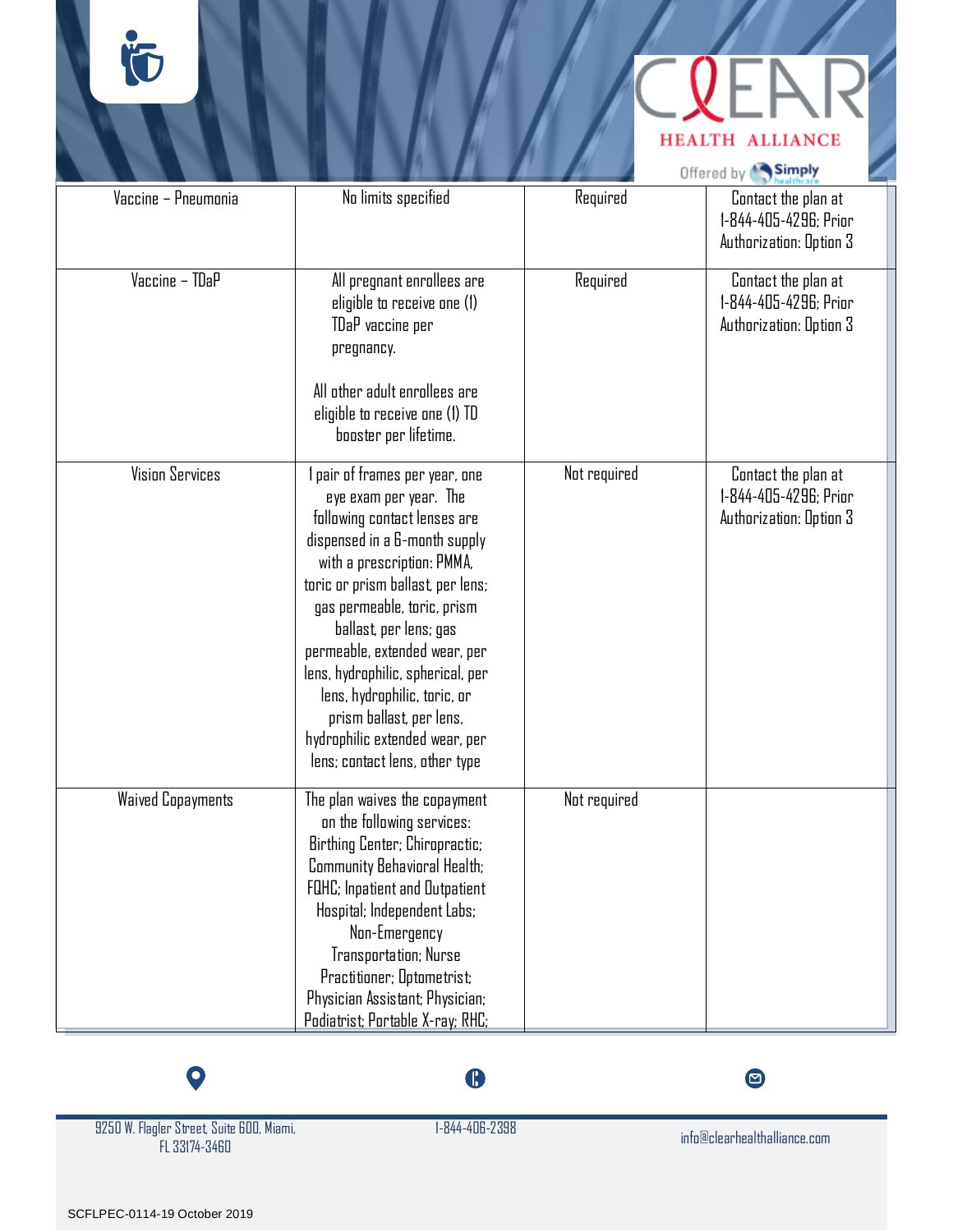

Offered by Simply

|                                    | Registered Nurse First<br>Assistant.                                                                                                                                                              |          |                                                                         |
|------------------------------------|---------------------------------------------------------------------------------------------------------------------------------------------------------------------------------------------------|----------|-------------------------------------------------------------------------|
|                                    |                                                                                                                                                                                                   |          |                                                                         |
|                                    | Specialty Plan Services – <i>these services are only available for enrollees in a specialty plan</i>                                                                                              |          |                                                                         |
| Vaccine – Hepatitis B              | All adults who have not been<br>previously vaccinated are<br>eligible to receive the vaccine.                                                                                                     | Required | Contact the plan at<br>1-844-405-4296; Prior<br>Authorization: Option 3 |
| Vaccine - Human Papilloma<br>Virus | We will cover the HPV vaccine<br>for enrollees who have not<br>previously received the<br>vaccine.                                                                                                | Required | Contact the plan at<br>1-844-405-4296: Prior<br>Authorization: Option 3 |
| Vaccine - Meningococcal            | All adults with HIV who have<br>not been previously vaccinated<br>are eligible to receive two $(2)$<br>primary doses at least two<br>months apart and be<br>revaccinated every five (5)<br>years. | Required | Contact the plan at<br>1-844-405-4296; Prior<br>Authorization: Option 3 |

9250 W. Flagler Street, Suite 600, Miami, FL 33174-3460

 $\bullet$ 

 $\bullet$ 

 $\bullet$